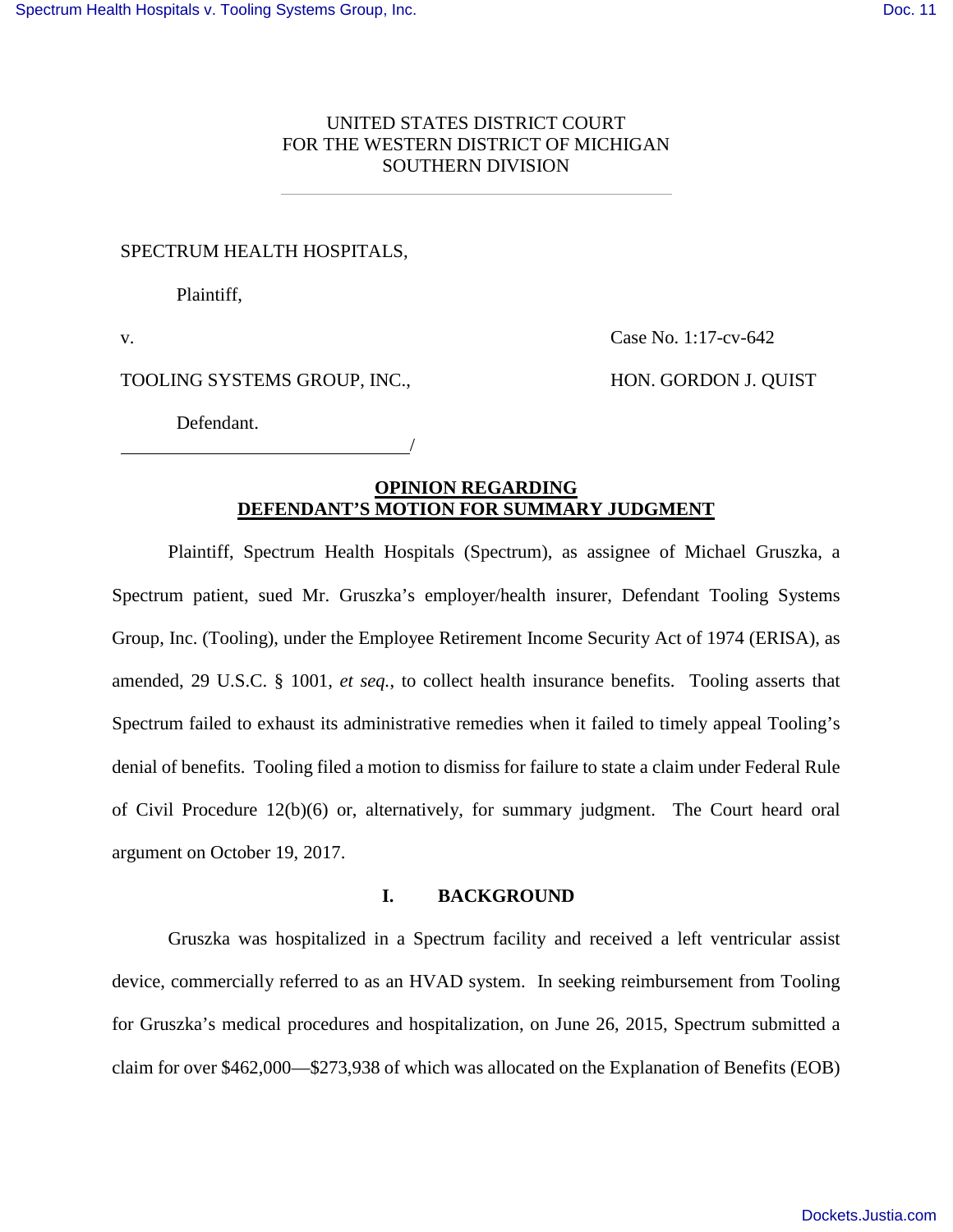form with a code of R624, which was the corresponding code for "FDA Investigational Device." On September 18, 2015, Tooling informed Spectrum that it was denying the \$273,938 portion of the claim because: "This service, medicine, or supply appears to be experimental or investigational"—medical costs not covered by Gruszka's policy.[1](#page-1-0)

 Tooling's EOB outlined procedures for Spectrum and Gruszka to follow if they had questions regarding any denial or otherwise disagreed with Tooling's determination.<sup>[2](#page-1-1)</sup> The EOB provided instructions for appealing the decision. The denial stated that the appeal must be filed "within 180 days following denial of the claim." The 180 days expired on March 18, 2016.

On April 16, 2016, Spectrum, under an included authorization from Gruszka, requested an ERISA-compliant EOB from Tooling, detailing the reasons for the denied claim. On May 23, 2016, after some further correspondence, Tooling reiterated its position that the HVAD device was "experimental" or "investigational." On October 31, 2016, Spectrum submitted a formal appeal of Tooling's determination, which Tooling denied because the 180-day appeal period had expired. Spectrum continued the appeal process while Tooling stood by its determination that the time for an appeal had expired. On May 1, 2017, Tooling repeated its denial based on timeliness and refused to refer the matter to an external party for review. Thereafter, Spectrum filed suit against Tooling.

<u>.</u>

<span id="page-1-0"></span><sup>&</sup>lt;sup>1</sup> Experimental or investigational under the plan "means a drug, device, medical treatment, or procedure (other than a covered Off-Label Use) that meets any of the following criteria:" A) when the Food and Drug Administration must approve it and did not when initially receiving it; B) a patient consent document was reviewed and approved by an Institutional Review Board or other similar body, or is required by federal law; C) it is shown to be the subject of ongoing Phase I or II clinical trials; the research, experimental, study, or investigational arm of ongoing Phase III clinical trials; otherwise under study to determine maximum tolerated dose, toxicity, safety, or efficacy; D) reliable evidence shows that the prevailing opinion among experts regarding it is that further studies or clinical trials are necessary to determine maximum dosage, toxicity, safety, or efficacy. (ECF No. 7-2 at PageID.75-76.)

<span id="page-1-1"></span><sup>&</sup>lt;sup>2</sup> For example, "You may request a review of an adverse benefit determination by submitting a written application to the administrator or completing a Claim Appeal Filing Form (available at [www.asrhealthbenefits.com\)](http://www.asrhealthbenefits.com/) within 180 days following denial of the claim. Submit this form to ASR Health Benefits via mail . . . or via email . . . See the last paragraph below for assistance filing a request for an appeal." (ECF No. 3-1 at PageID.38.)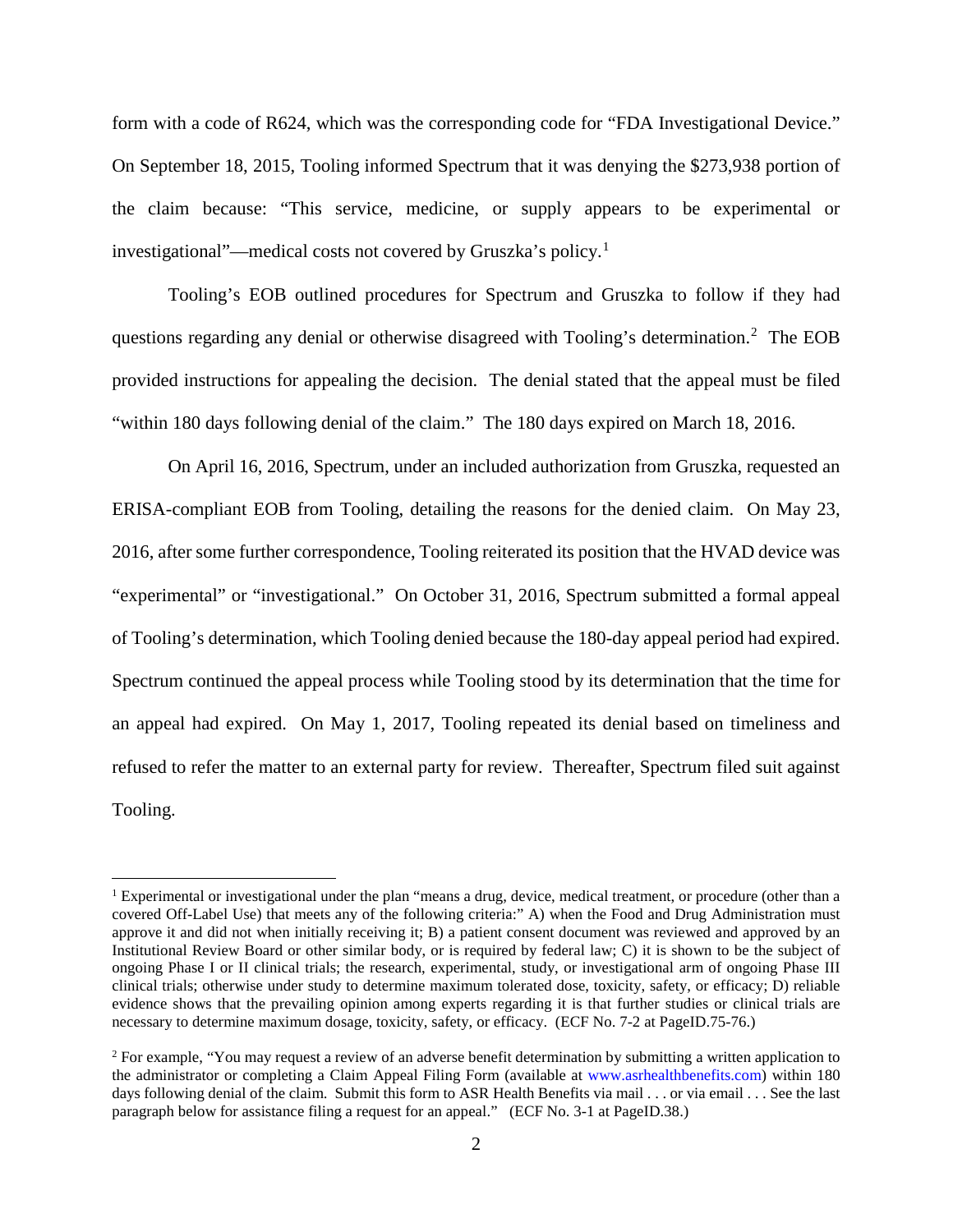### **II. DISCUSSION**

The parties and the Court are well-acquainted with the summary judgment standards.

ERISA and the Code of Federal Regulations on the implementation of claims and their denial is a matter of legal interpretation for the courts, and is not an issue of fact. *See Kent v. United of Omaha Life Ins. Co.*, 96 F.3d 803, 806 (6th Cir. 1996). The Sixth Circuit applies the substantial compliance test, which provides that plan administrators "need only substantially comply with ERISA notice requirements." *Marks v. Newcourt Credit Grp., Inc.*, 342 F.3d 444, 460 (6th Cir. 2003) (citing *Kent*, 96 F.3d at 807-08). The Court must determine whether Tooling fulfilled the essential purpose of 29 C.F.R. § 2560.503-1 by notifying Spectrum and Gruszka of its reasons for denying part of their claim and affording them a fair opportunity for review. *Id.*

Tooling's notification to Spectrum and Gruszka substantially complied with the purposes of § 2560.503-1. Tooling paid a portion of the claim and, as to the HVAD system, the notice clearly identified the \$273,938 expense as experimental or investigational and provided an explanation of the appeal process. Rather than take advantage of the fair opportunity for review described in the notice, Spectrum waited nearly a month after the appeal period had expired to contact Tooling—apparently to the financial detriment of Tooling.<sup>[3](#page-3-0)</sup>

Because the notice substantially complied with the purposes of § 2560.503-1, the appeal period was triggered. *Cf. Thompson v. J.C. Penney Co.*, No. 00-3504, 2001 WL 1301751, at \*4 (6th Cir. Aug. 7, 2001) (affirming the district court's finding that because the notice of denial of benefits was deficient, the sixty day appeal period under that plan was not triggered).

 $\overline{a}$ 

<sup>&</sup>lt;sup>3</sup> Tooling represented to the Court that it lost its stop-loss coverage because of Spectrum's delay.